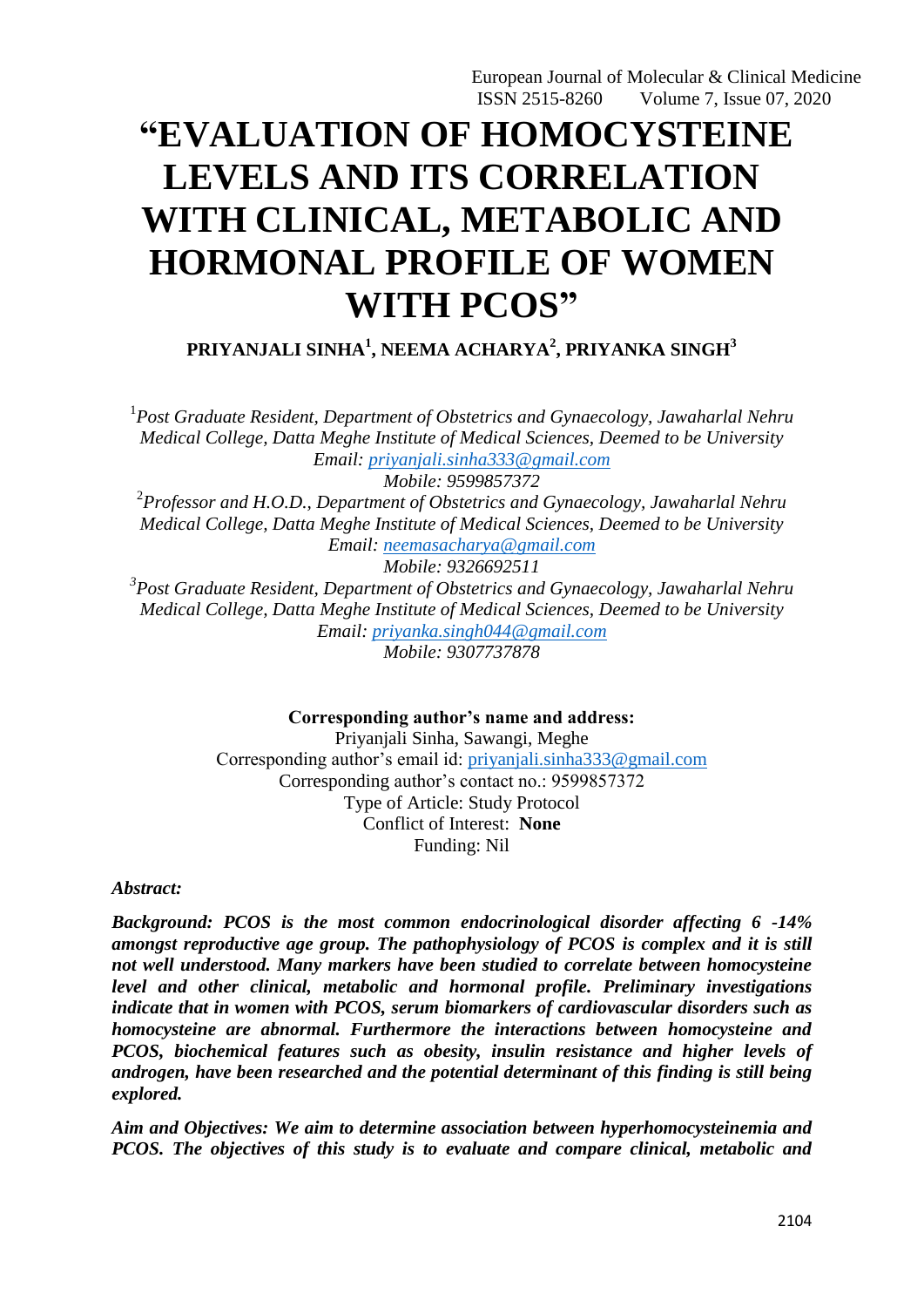*hormonal profile in women of PCOS with normal homocysteine level with that of increased homocysteine level.*

*Materials and Methods: This is a prospective observational study which will be performed in the department of obstetrics and gynaecology, AVBRH, DMIMS (Deemed to be University, Wardha), a tertiary care teaching hospital situated in the rural area of Wardha district in over 140 patients for period between 2020-22. This study will include PCOS patients based on Rotterdam diagnostic criteria and will exclude patients with known metabolic, cardiovascular and endocrine disorders. Metabolic and hormonal profile will be evaluated with BMI, Lipid profile, Insulin resistance, serum levels of LH, FSH, DHEA and Testosterone in all patients. Serum homocysteine levels will be measured using ELISA.*

*Expected Results: We expect that there will be significant difference in clinical, metabolic and hormonal profile of PCOS women having hyperhomocysteinemia than women having normal homocysteine level.*

*Keywords: PCOS, Homocysteine, Rotterdam Criteria, BMI, Lipid profile, FSH, LH, DHEA, Testosterone*

## **INTRODUCTION**

The most common endocrine abnormality is polycystic ovarian syndrome (PCOS), affecting 6to14 percent of women in the reproductive age group. (1) Ovulation disorders, hyperandroge nism, inc-eased abortion rate, and infertility are induced.

Some conditions related to polycystic ovarian syndrome include-

hyperinsulinemia, obesity, dyslipidemia, diabetes, hypertension, atherosclerosis and vascular diseases.

Polycystic ovarian syndrome is a complex and heterogeneous endocrinological disorder characterised by a mixture of clinical features and symptoms, including polycystic ovarian morphology, ovarian dysfunction (menstrual irregularities) and hyperandrogenism (clinical or biochemical). There are currently many diagnostic criteria that use different constellations of these clinical traits for polycystic ovarian syndrome (2)

The diagnosis of polycystic ovarian syndrome is based on the criteria of Rotterdam, which include the existence of two of the three findings: ovulatory dysfunction, hyperandrogenism and polycystic ovaries, plus the exclusion of other diagnoses that could contribute to ovulatory dysfunction or hyperandrogenism. Evaluation of adolescent patients for polycystic ovary syndrome is appropriate to wait until two years after menarche. All three Rotterdam requirements are also recommended to be met before a diagnosis is made for this age group.

The sulphur-containing amino acid homocysteine is synthesised from methionine. Once formed, through a reversible reaction that requires folate and B12, it can be methylated back into methionine. Concentrations higher than 12.0 μmol/L are commonly defined as hyperhomocysteinemia. The mechanisms by which homocysteine triggers the development and progression of cardiovascular diseases have not been fully described. However, current research shows the importance of homocysteine as the culprit for endothelial damage and dysfunction.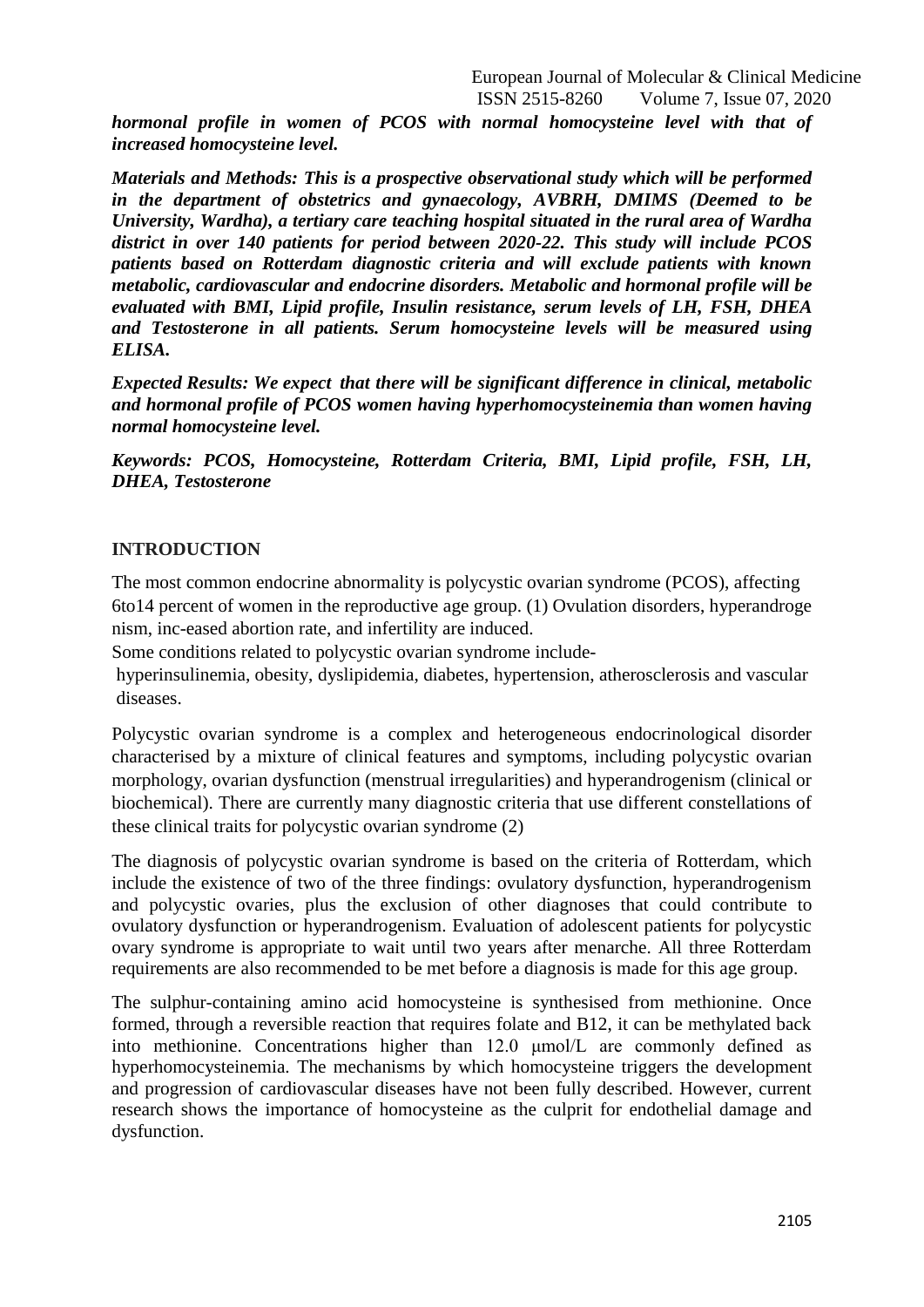Preliminary evidence indicates that in women with polycystic ovarian syndrome, there are pathological serum biomarkers of cardiovascular disorders, such as homocysteine, adiponectin and C-reactive high-sensitivity protein.(3)

Increased insulin levels are postulated to increase homocysteine levels by inhibiting the function of hepatic cystathionine synthase, which is a characteristic of insulin resistance. Via increased synthesis of monocyte chemoattractant protein-1 and interleukin-8 expression and secretion, homocysteine promotes leukocyte recruitment. Homocysteine stimulates the development of collagen and increases the proliferation of smooth muscle cells. Homocysteine's prothrombotic effects include reduced plasminogen activator binding sites in endothelial cell tissue, heparin sulphate, protein C inhibition and factor VIIa and V activation, increased blood viscosity, increased prothrombin fragments 1 and 2, fibrinopeptide A and decreased endothelial anti-thrombotic activity due to derangement of thrombomodulin function (4)

Past studies have investigated the link between PCOS and homocysteine with conflicting findings, given the association between insulin resistance and polycystic ovarian syndrome and also between hyperinsulinemia and elevated plasma homocysteine levels. In poly cystic ovarian syndrome patients, hyperandrogenemia has also been shown to be associated with hyperhomocysteinemia.

Homocysteine levels have been postulated to be higher in patients with poly cystic ovarian syndrome relative to controls and are portrayed as an independent risk factor for cardiac and vascular diseases.

Many studies have been performed over the last decade to examine serum homocysteine levels in women with polycystic ovarian syndrome; in addition, the associations between polycystic ovarian syndrome and homocysteine, biochemical features (such as obesity, insulin resistance and raised androgen levels) have also been investigated(1) and the potential determinants of this finding have been studied.(1) We therefore seek to assess the levels of homocysteine and its correlation with the clinical, metabolic and hormonal profile of women with polycystic ovarian syndrome" in this study."

# **AIM AND OBJECTIVES:**

## AIM

We aim to study and compare the clinical, metabolic and hormonal profile in polycystic ovarian syndrome women of reproductive age group with normal and elevated homocysteine level to find out any association of hyperhomocysteinemia with these profiles in PCOS. If this corelation is proven then we can recommend screening for hyperhomocystinemia and treat if found in PCOS women with anticipated benefits.

## **OBJECTIVES**

1. To study the clinical, metabolic and hormonal profile in women of PCOS with normal homocysteine level.

2. To study the clinical, metabolic and hormonal profile in women of PCOS with increased homocysteine level

3. Comparison between above two groups.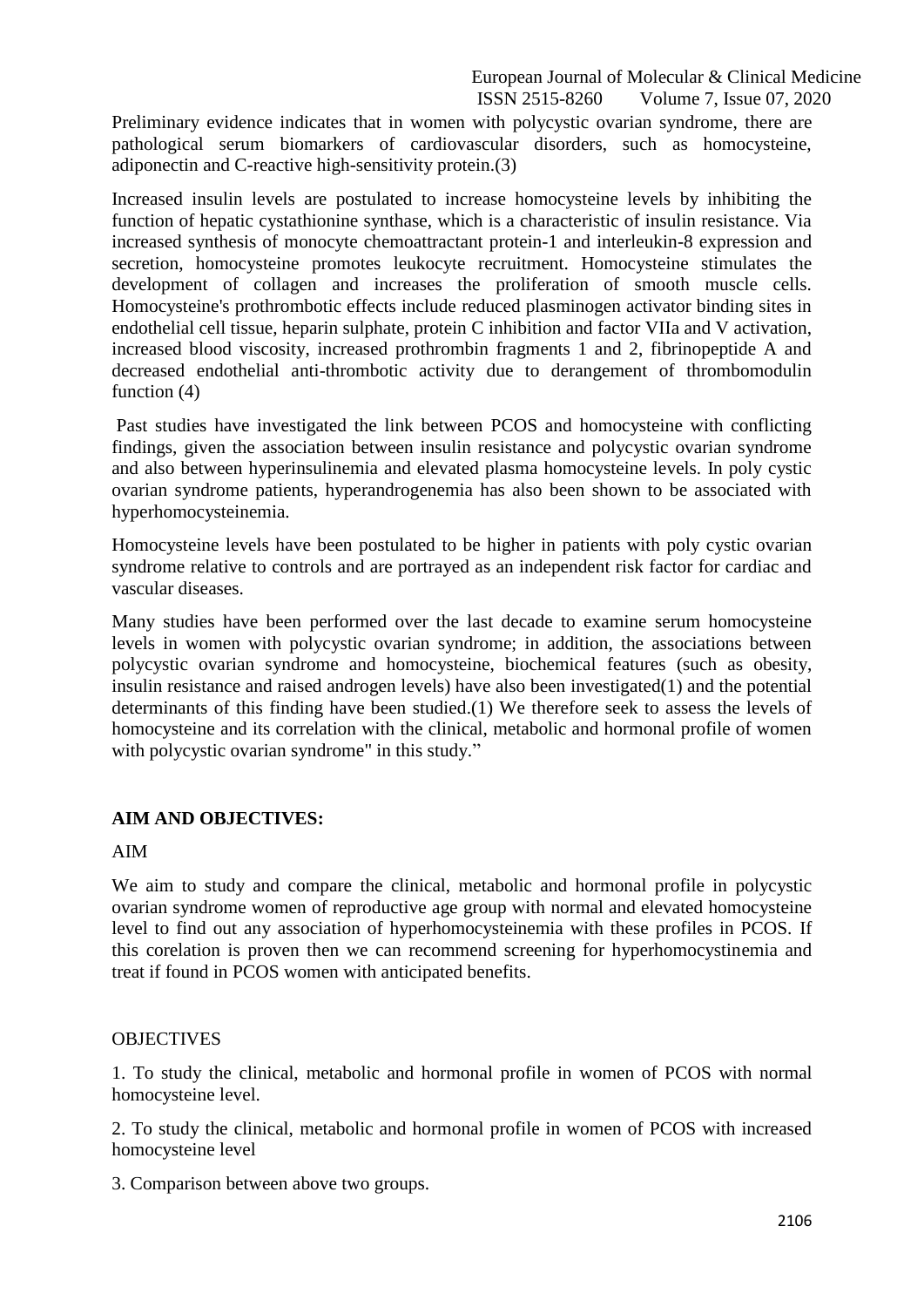## **MATERIALS AND METHODS:**

**Study Design-**prospective observational study

Place of study -department of OBGY, AVBRH, DMIMS (Deemed to be University, Wardha)

**Duration of study –** 2020-2022

**Sample size with desired population:**

 $Z x/2(sq) x Px(1-P)$ 

--------------------------------------

 $d(sq)$ 

**Where:**

 $Z \text{ x}/2 = \text{ is the level of significance at 5\% that is 95\% confidence interval = 1.96$ 

P= prevalence of  $PCOS = 6\% = 0.06$ 

d= desired error of margin=  $4\% = 0.04$ 

--------------------------------------

So, **n =**

1.96\*1.96 \*0.06 \* (1-0.06)

0.04\*0.04

 $= 135.41$ 

N = minimum **140** patients

# **INCLUSION CRITERIA**

- 1. All cases with confirmed diagnosis of PCOS based on the Rotterdam diagnostic criteria.
- 2. All eligible women giving informed written consent.

## **EXCLUSION CRITERIA**

- 1.Women not willing to participate.
- 2.Women with known metabolic diseases.
- 3.Women with known cardiovascular diseases.
- 4.Women with other endocrine disorder.
- 5.Women with other causes of Hyperhomocysteinemia
	- a) Renal failure
	- b) Liver disease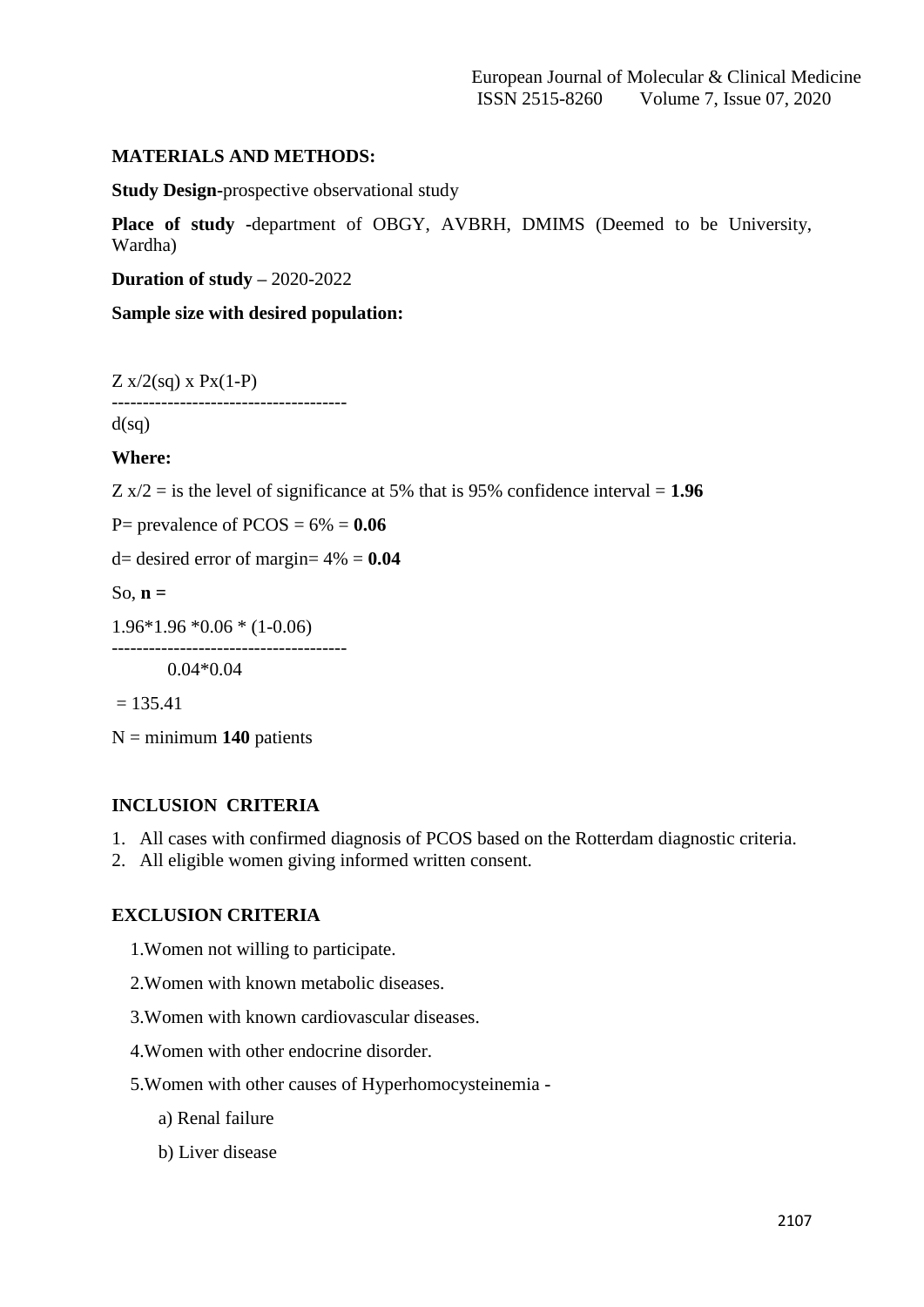c) Smokers

## **METHODOLOGY**

The present observational prospective study will be conducted in the Department of Obstetrics & Gynaecology, AVBRH, DMIMS(DU), Sawangi (Meghe), Wardha in over 140 PCOS women.

Ethical clearance from the institutional ethical committee will be taken.

## **ENROLMENT**

## **DIAGNOSIS OF PCOS**

It will be done as per ROTTERDAM criteria: Oligo/amenorrhea, anovulation, ultrasonic polycystic ovaries, clinical and/or biochemical symptoms of unexplained hyperandrogenism, hirsutism/acne/hoarseness or speech shifts.

Before enrolling the patient into the study, every woman will be explained the type and nature of study and informed consent will be taken. The women of reproductive age group will be selected as participants.

- 1. Demographic data like Age, parity, rural/ urban history, history of previous pregnancies including abortions, obstetric history, menstrual history along with relevant medical history will be recorded on predesigned & pretested proforma.
- 2. Physical and pelvic examinations, laboratory findings will be noted. Routine investigations like complete blood counts, blood grouping, liver function test, kidney function test, urine examination, viral markers will be done.
- 3. Serum homocysteine level will be done. Fasting blood samples will be collected for the measurement of serum homocysteine concentration in EDTA vacutainer tubes and transported to the laboratory within 30 mins. Serum homocysteine (micromole/L) levels will be measured using the Enzyme- Linked immunosorbent Assay.
- 4. This investigation is a part of basic hormonal profile for PCOS. Serum homocysteine level is done in our AVBRH Hospital.
- 5. We shall be applying for funding from intramural grant/ICMR grant/concession for project cost.
- 6. Women with normal homocysteine level will be categorised into **group A** and those women with increased homocysteine level will be categorised into **group B.**

# **OUTCOMES :**

The Parameters of clinical, metabolic and hormonal profile will be studied and compared between A and B group.

## **1)Clinical Profile -**

- According to ROTTERDAM criteria

- a) Oligo/amenorrhea
- b) Anovulation
- c) Ultrasonic polycystic ovaries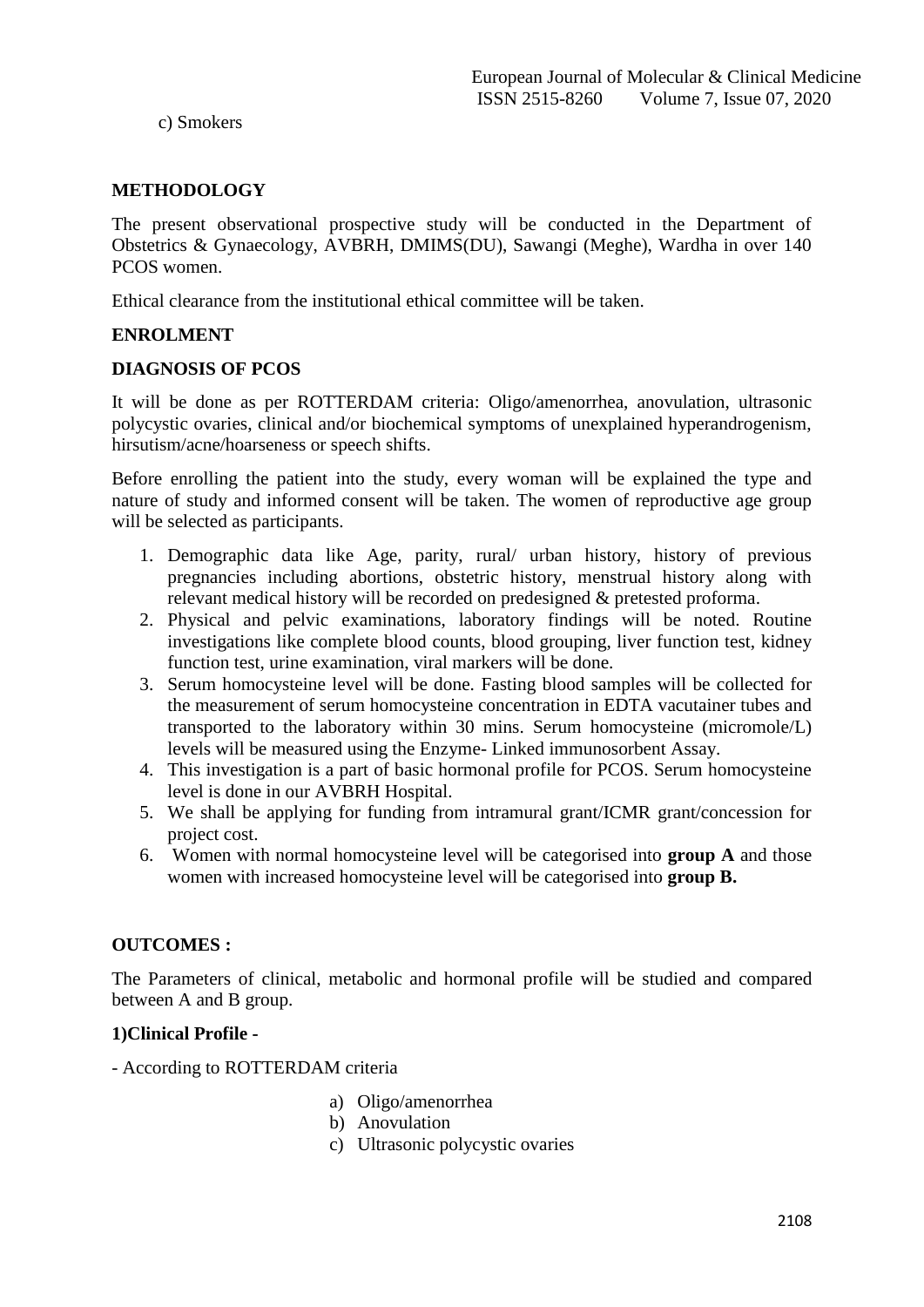d) Clinical and/ or biochemical signs of unexplained hyperandrogenism: hirsutism / hoarseness / acne or speech shift

**2)Metabolic Profile** – a) BMI= weight\*weight/height

b) Lipid profile suggesting dyslipidaemia, HDL, LDL, VLDL,

total cholesterol.

c) Insulin resistance with fasting blood sugar (FBS)

**3)Hormonal Profile** - will be measured at day 3 of menstrual cycle

a) FSH

b) LH

c) Testosterone level

#### d) DHEA

Final comparison and correlation of various outcomes in two different groups will be assessed using statistical method: Chi-square test and Student's unpaired t test and results would be obtained.

**Statistical method:** Chi-square test and Student's unpaired t test

## **EXPECTED OUTCOME:**

There will be significant difference in clinical, metabolic and hormonal profile of PCOS women having hyperhomocysteinemia than women having normal homocysteine level.

Clinical – PCOS women with hyperhomocysteinimia will have significantly more incidence of clinical features of hyperestrogenism, hyperandrogenism and insulin resistance than with normal homocysteine level.

Metabolic- PCOS women with hyperhomocysteinemia will have higher BMI, dyslipidemia and higher fasting blood sugar than with normal homocysteine level.

Hormonal -PCOS women with hyperhomocysteinemia will have significantly abnormal FSH, LH and testosterone level than with normal homocysteine level.

Serum homocysteine levels can then be included as routine investigation in women with PCOS.

## **DISCUSSION:**

Present study is aimed to compare the clinical, metabolic and hormonal profile in women of the reproductive age group with polycystic ovarian syndrome, having normal and elevated homocysteine level.

Dysregulation of the levels of a variety of biochemical markers (including branched chain amino acids, leptin and adiponectin) has been suggested to assist in the production and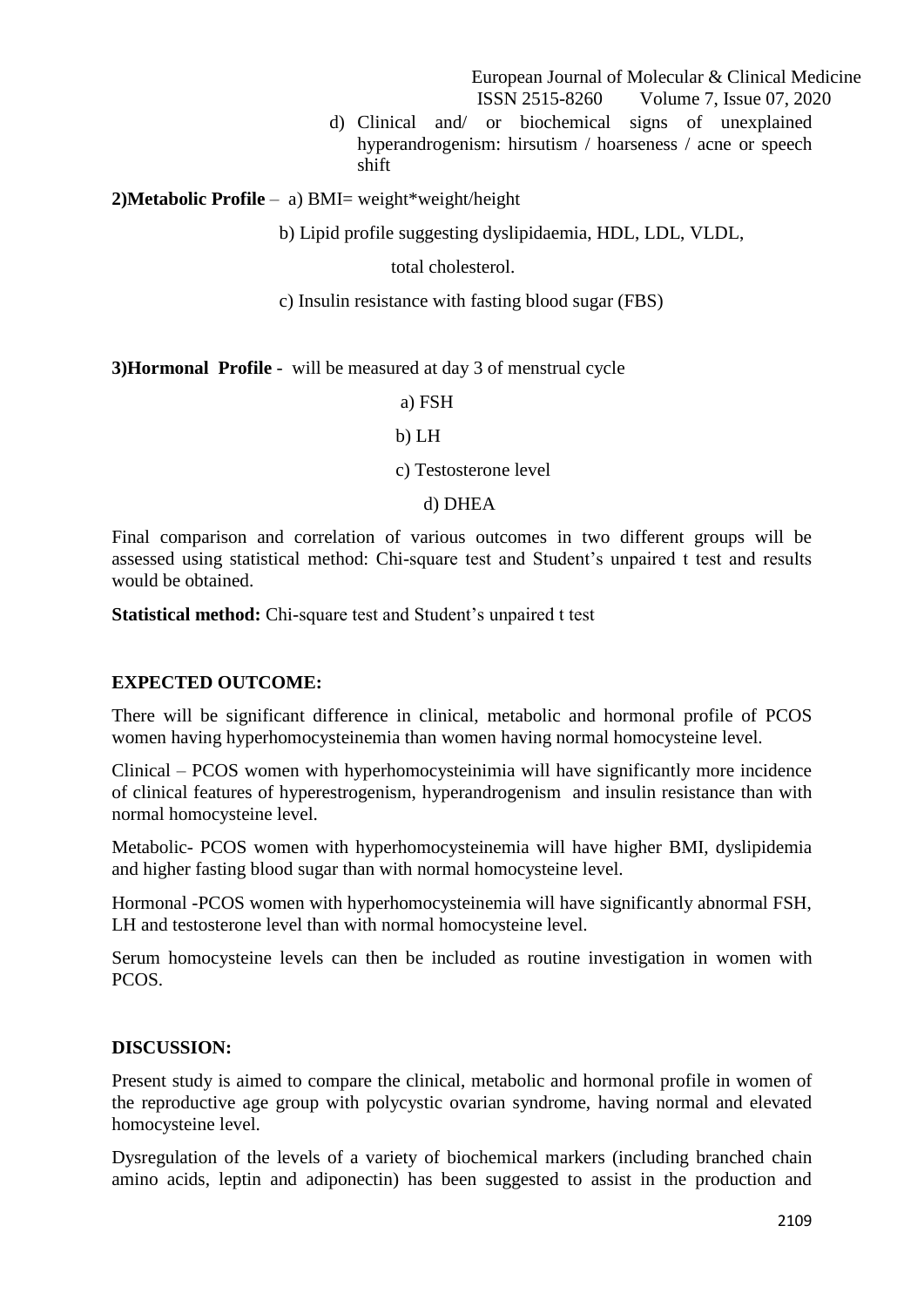maintenance of the phenotype of polycystic ovarian syndrome. (5) In addition to insulin resistance (IR) and above markers, serum homocysteine levels are studied recently in women with polycystic ovarian syndrome to compare their effect and association with phenotypes and clinic, biochemical profiles of these women.

The findings of the different studies are currently not definitive in relation to the correlation between the amount of homocysteine and the clinical, metabolic and hormonal profile of polycystic ovarian syndrome. Studies to determine the relationship of hyperhomocysteinemia with the phenotype of polycystic ovarian syndrome and the biochemical profile would be useful in the treatment and prevention of the disorder or its co-morbidities (5).

The studies currently conducted that are correlated with the clinical, metabolic and hormonal profile are sparse. Higher levels of homocysteine were shown to be detectable in women with polycystic ovarian syndrome irrespective of body weight status. Whether increased homocysteine levels are predisposed to PCOS or PCOS results in an increase in the amount of serum homocysteine is difficult to state. The association of elevated homocysteine serum levels in women with polycystic ovarian syndrome is significant because of the negative impact of elevated homocysteine levels on the cardiovascular system. It is well known that patients with polycystic ovarian syndrome are more likely to develop cardiovascular complications, so that improvements in the level of homocysteine in these patients may play an important role in or at least in the progression map of this syndrome's pathogenesis.

The biochemical characteristic of poly cystic ovarian syndrome is hyperandrogenemia. Synergistically, elevated levels of luteinizing hormone and insulin improve androgen synthesis. In about 60 percent of cases, poly cystic ovarian syndrome is a common cause of hirsutism, although this varies according to race and degree of obesity (6)

The probable reason for this lipid profile imbalances found in patients with poly cystic ovarian syndrome could be accredited to raise levels of androgens associated with poly cystic ovarian syndrome pathogenesis and this higher level of androgens contributes to a weakening of the sensitivity of the insulin receptor leading to metabolic derangement with its atherogenic potential This is supported by the belief that lipid parameters seen in poly cystic ovarian syndrome typically have an unresolving impact and are related to insulin resistance. With a rise in BMI and waist circumference, the increase in homocysteine in poly cystic ovarian syndrome was more noticeable (4)

A recent study found that higher homocysteine was correlated with sporadic anovulation and hormonal changes that may be suggestive of impaired ovulatory activity. (7).

The findings of this research are expected to be consistent with previous studies that found that a characteristic finding that is observed in women with poly cystic ovarian syndrome is a rise in body weight.

Some studies have shown that in women with insulin-resistant poly cystic ovarian syndrome, mean plasma homocysteine levels are significantly elevated relative to women with noninsulin-resistant poly cystic ovarian syndrome irrespective of BMI, which suggests a link between plasma homocysteine and plasma insulin levels. Hyperhomocysteinaemia is exaggerated by all those associated with the metabolic syndrome. The risk factor for cardiovascular disorders, dyslipidemia, hypertensive nephropathy and diabetes is insulin resistance. Polycystic ovarian syndrome could then be treated as a form of syndrome of insulin resistance or as an early symptom of that syndrome. It should however be held in mind that many factors influence the amount of homocysteine plasma. The importance of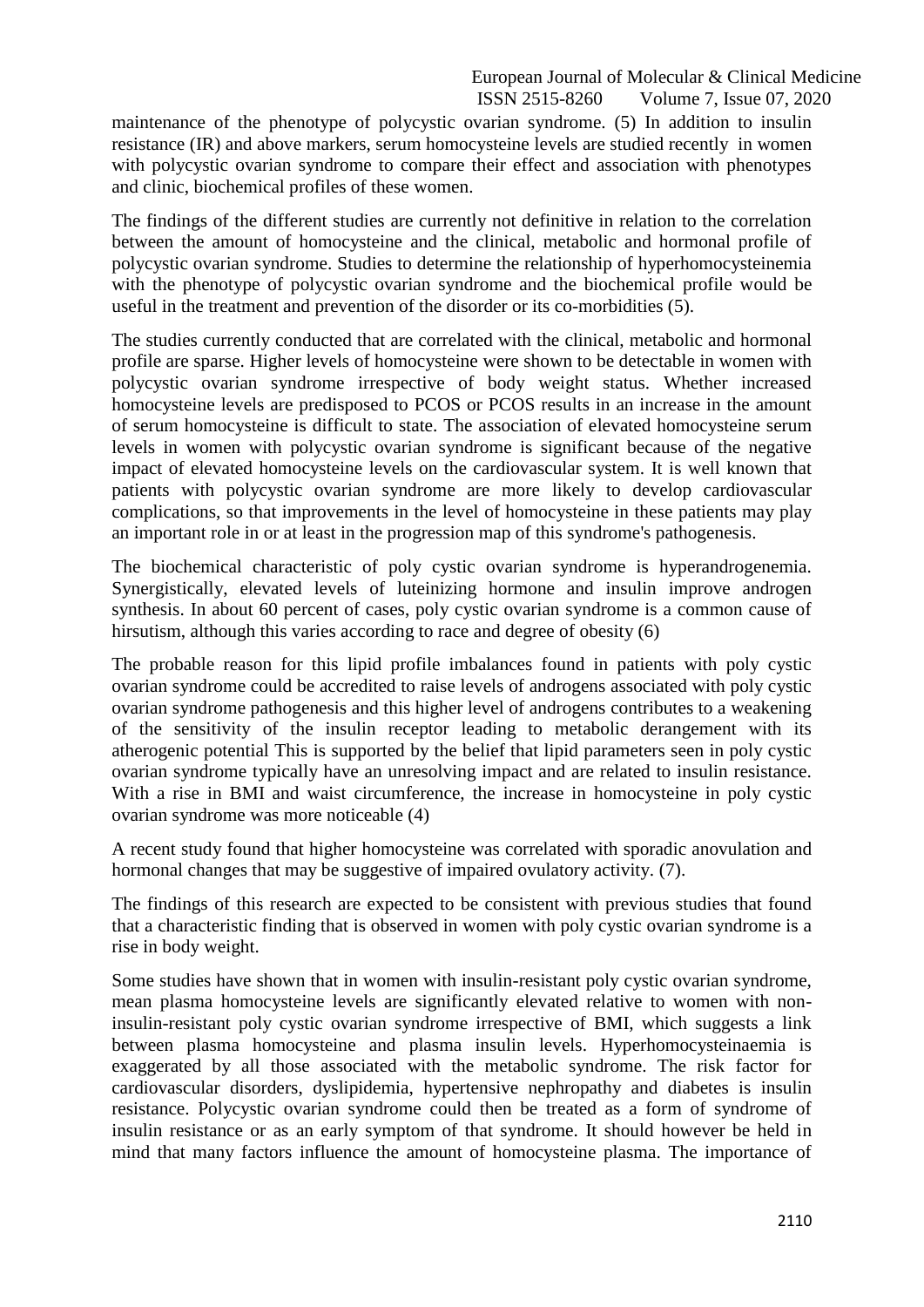considering plasma homocysteine levels and its hostile role in the metabolic complications of patients with polycystic ovarian syndrome was further emphasised in these findings (8)

In accordance with Vrbikova et al., we expect to see a substantial difference and positive association of homocysteine with androstenedione and resistance to homocysteine and insulin. Therefore, hyperhomocysteinemia may be directly linked to atherogenesis, so high homocysteine levels can help to recognise a subgroup of women who are at risk of developing polycystic ovarian syndrome(9). The evidences of this problem are available through many GBD studies(10,11,12). Few of the studies related to similar issues were reported(13,14,15).

## **CONCLUSION:**

There will be significant difference in clinical, metabolic and hormonal profile of polycystic ovarian syndrome women having normal and abnormal homocysteine levels.

## **REFERENCES**

- [1] Meng Y, Chen X, Peng Z, Liu X, Sun Y, Dai S. Association between High Serum Homocysteine Levels and Biochemical Characteristics in Women with Polycystic Ovarian Syndrome: A Systematic Review and Meta-Analysis. PloS One. 2016;11(6):e0157389.
- [2] Sanchez-Garrido MA, Tena-Sempere M. Metabolic dysfunction in polycystic ovary syndrome: Pathogenic role of androgen excess and potential therapeutic strategies. Mol Metab [Internet]. 2020 Feb 5 [cited 2020 Sep 3];35. Available from: https://www.ncbi.nlm.nih.gov/pmc/articles/PMC7115104/
- [3] Salehpour S, Manzor-Al-Ajdad O, Samani EN, Abadi A. Evaluation of homocysteine levels in patients with polycystic ovarian syndrome. Int J Fertil Steril. 2011 Jan;4(4):168–71.
- [4] Maleedhu P, M V, S S B S, Kodumuri PK, Devi D V. Status of Homocysteine in Polycystic Ovary Syndrome (PCOS). J Clin Diagn Res JCDR. 2014 Feb;8(2):31–3.
- [5] Saadeh N, Alfaqih MA, Mansour H, Khader YS, Saadeh R, Al-Dwairi A, et al. Serum homocysteine is associated with polycystic ovarian syndrome in Jordan. Biomed Rep. 2018 Nov;9(5):439–45.
- [6] Dumitrescu R, Mehedintu C, Briceag I, Purcarea VL, Hudita D. The polycystic ovary syndrome: an update on metabolic and hormonal mechanisms. J Med Life. 2015 Jun;8(2):142–5.
- [7] Chang H, Xie L, Ge H, Wu Q, Wen Y, Zhang D, et al. Effects of hyperhomocysteinaemia and metabolic syndrome on reproduction in women with polycystic ovary syndrome: a secondary analysis. Reprod Biomed Online. 2019 Jun;38(6):990–8.
- [8] Al-Gareeb A, Abd Al-Amieer WS, M Alkuraishy H, J Al-Mayahi T. Effect of body weight on serum homocysteine level in patients with polycystic ovarian syndrome: A case control study. Int J Reprod Biomed Yazd Iran. 2016 Feb;14(2):81–8.